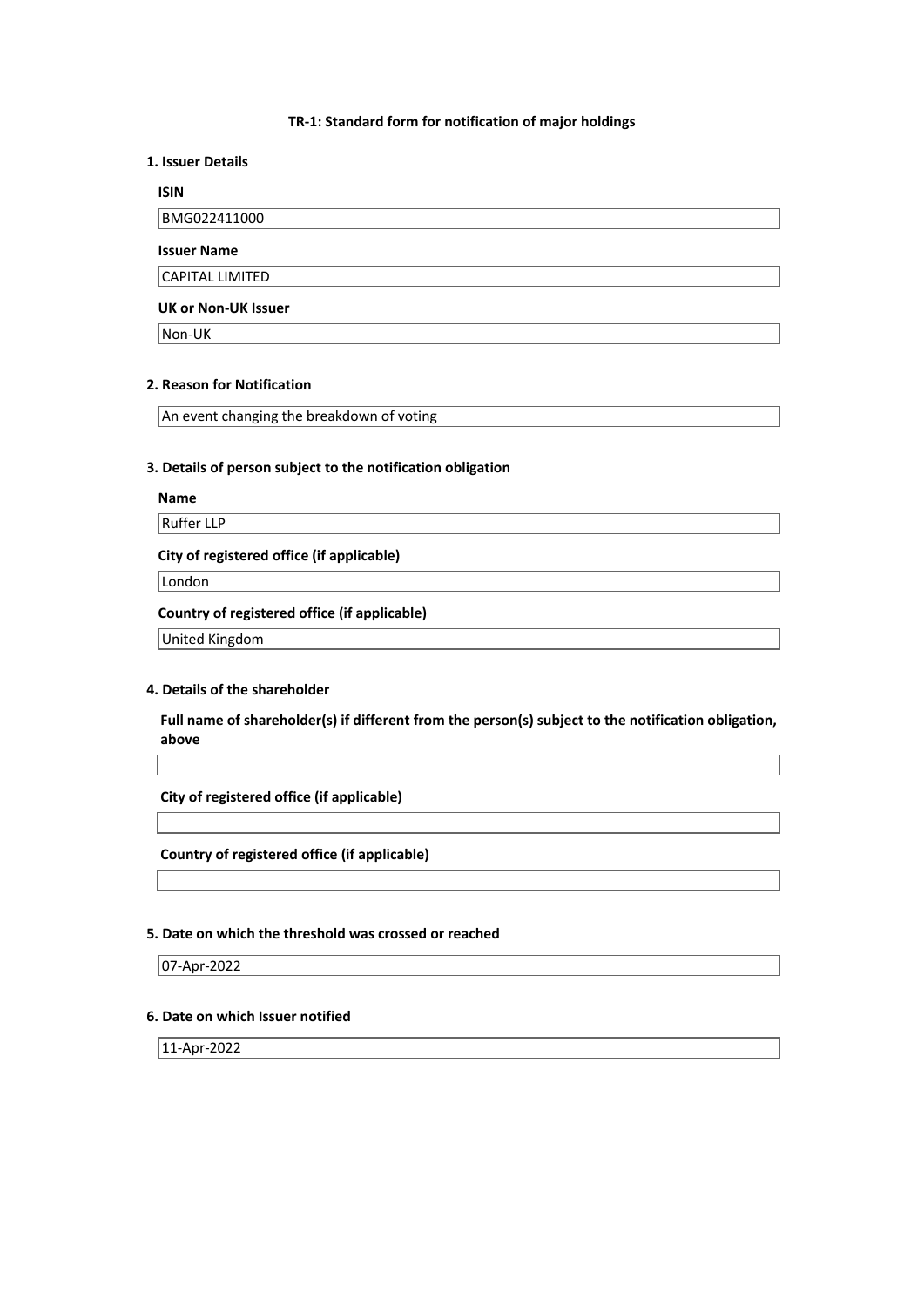# **7. Total positions of person(s) subject to the notification obligation**

|                                                                                    | % of voting<br>rights attached<br>to shares (total<br>of 8.A) | % of voting rights<br>through financial<br>instruments (total of<br>$8.B 1 + 8.B 2)$ | Total of both<br>in $% (8.A +$<br>8.B) | <b>Total number</b><br>of voting rights<br>held in issuer |
|------------------------------------------------------------------------------------|---------------------------------------------------------------|--------------------------------------------------------------------------------------|----------------------------------------|-----------------------------------------------------------|
| Resulting situation on<br>the date on which<br>threshold was<br>crossed or reached | 4.956900                                                      | 0.000000                                                                             | 4.956900                               | 9462237                                                   |
| Position of previous<br>notification (if<br>applicable)                            |                                                               |                                                                                      |                                        |                                                           |

## **8. Notified details of the resulting situation on the date on which the threshold was crossed or reached**

#### **8A. Voting rights attached to shares**

| Class/Type of<br>shares ISIN code(if voting rights<br>possible) | Number of direct<br>$\vert$ (DTR5.1) | Number of indirect<br>voting rights<br>(DTR5.2.1) | $\left  \%\right>$ of direct voting $\left  \begin{matrix} 0 & 0 \\ 0 & \text{ 0 \end{matrix}} \right $ voting rights<br>rights (DTR5.1) | % of indirect<br>$\vert$ (DTR5.2.1) |
|-----------------------------------------------------------------|--------------------------------------|---------------------------------------------------|------------------------------------------------------------------------------------------------------------------------------------------|-------------------------------------|
| BMG022411000                                                    | 9462237                              | 0                                                 | 4.956900                                                                                                                                 | 0.000000                            |
| Sub Total 8.A                                                   | 9462237                              |                                                   | 4.956900%                                                                                                                                |                                     |

# **8B1. Financial Instruments according to (DTR5.3.1R.(1) (a))**

| <b>Type of financial</b><br>linstrument | date | <b>Expiration Exercise/conversion</b><br>period | Number of voting rights that may<br>be acquired if the instrument is<br>exercised/converted | ∣% of<br>voting<br>rights |
|-----------------------------------------|------|-------------------------------------------------|---------------------------------------------------------------------------------------------|---------------------------|
|                                         |      |                                                 |                                                                                             |                           |
| Sub Total 8.B1                          |      |                                                 |                                                                                             |                           |

# **8B2. Financial Instruments with similar economic effect according to (DTR5.3.1R.(1) (b))**

| Type of<br>financial<br>linstrument | <b>Expiration</b><br>date | <b>Exercise/conversion</b><br>period | Physical or cash<br> settlement | Number of<br>voting rights | $ \%$ of voting<br>rights |
|-------------------------------------|---------------------------|--------------------------------------|---------------------------------|----------------------------|---------------------------|
|                                     |                           |                                      |                                 |                            |                           |
| Sub Total 8.B2                      |                           |                                      |                                 |                            |                           |

# **9. Information in relation to the person subject to the notification obligation**

1. Person subject to the notification obligation is not controlled by any natural person or legal entity and does not control any other undertaking(s) holding directly or indirectly an interest in the (underlying) issuer.